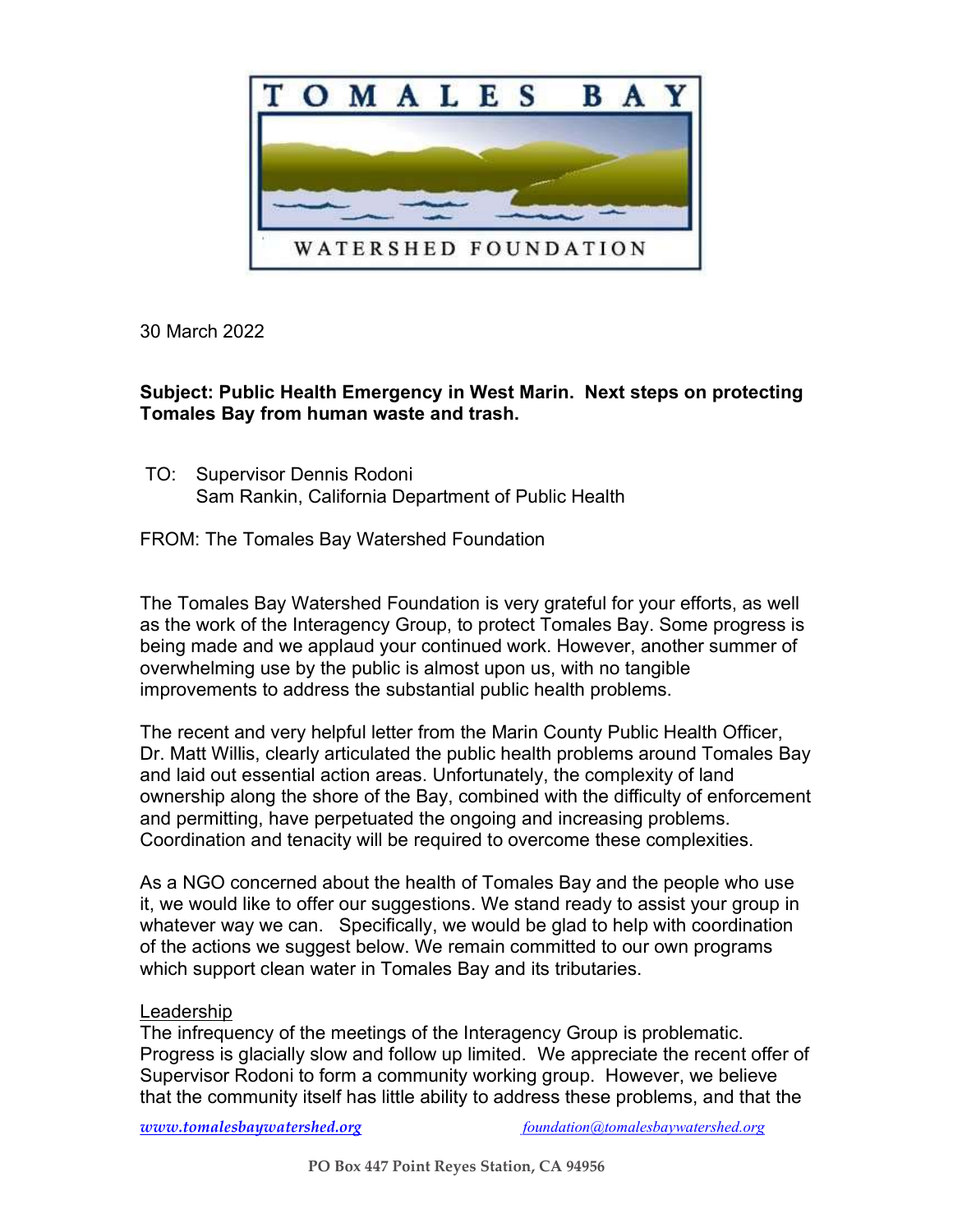leadership and ongoing commitment of your agencies to a long-term effort is the only avenue to solve these problems. We would be happy to participate in a working group along with the appropriate representatives of your agencies. We recommend that a working group also include representatives of State and National Parks and the Sheriff's Department. Liaisons with the Coastal Commission and Caltrans will be essential as well. The Environmental Action Committee and East Shore Planning Group would also be excellent partners in this effort.

We also encourage the Interagency Group to continue to meet periodically to support and oversee the implementation of these urgent efforts. Without regular coordinating meetings the effort will be at risk of fading away over time, as complexity will no doubt cause delays.

### Mapping and a working list:

A comprehensive list of problem parcels should be created and mapped, noting land ownership/and jurisdictions involved in the parcel's management, including road rights of way. The California Department of Public Health maps are an excellent start. To assist you, we are providing a spreadsheet of the sites that most urgently need to be addressed along with specific recommendations. These are based on our site visits and intimate knowledge of these problematic areas.

### Construction of Vault Toilets is the only real solution to pollution from human waste:

It is essential that vault toilets be installed at key sites. Many visitors will simply drive past portapotties or will use the bushes instead. It is about a 17 mile drive from Point Reyes Station to Tomales. Overly used public toilet facilities exist in Point Reyes Station. There is a toilet at the park in Tomales and clean vault toilets at Millerton Point and at the Miller Boat Launch but they are not obvious and there are few signs along the highway indicating such a public facility. In order to provide more convenient toilet facilities for the public and protect the beaches and the thriving aquaculture we recommend the following actions:

- Place restroom signs with an arrow in each direction on Highway 1 indicating the Millerton Point and Miller Boat Launch public toilets.
- Install a vault toilet at the Tomales Bay Trailhead just north of Point Reyes Station. This should be in a prominent location next to the parking area. Being close to town it would hopefully take some of the pressure off the overly used toilet facilities in town.
- The boat access near Marconi is a good midway point for a vault toilet but it appears to be on private property so it might be difficult to put anything there. In the long term the parcel should be acquired by a public agency for the benefit of the public. The adjacent parcel to the south is State owned so it might be possible to put a vault toilet there. We urge California State Parks to revive a past proposal for facilities there, consistent with the Tomales State Park Plan. The East Shore Planning Group needs to be consulted on this since there could be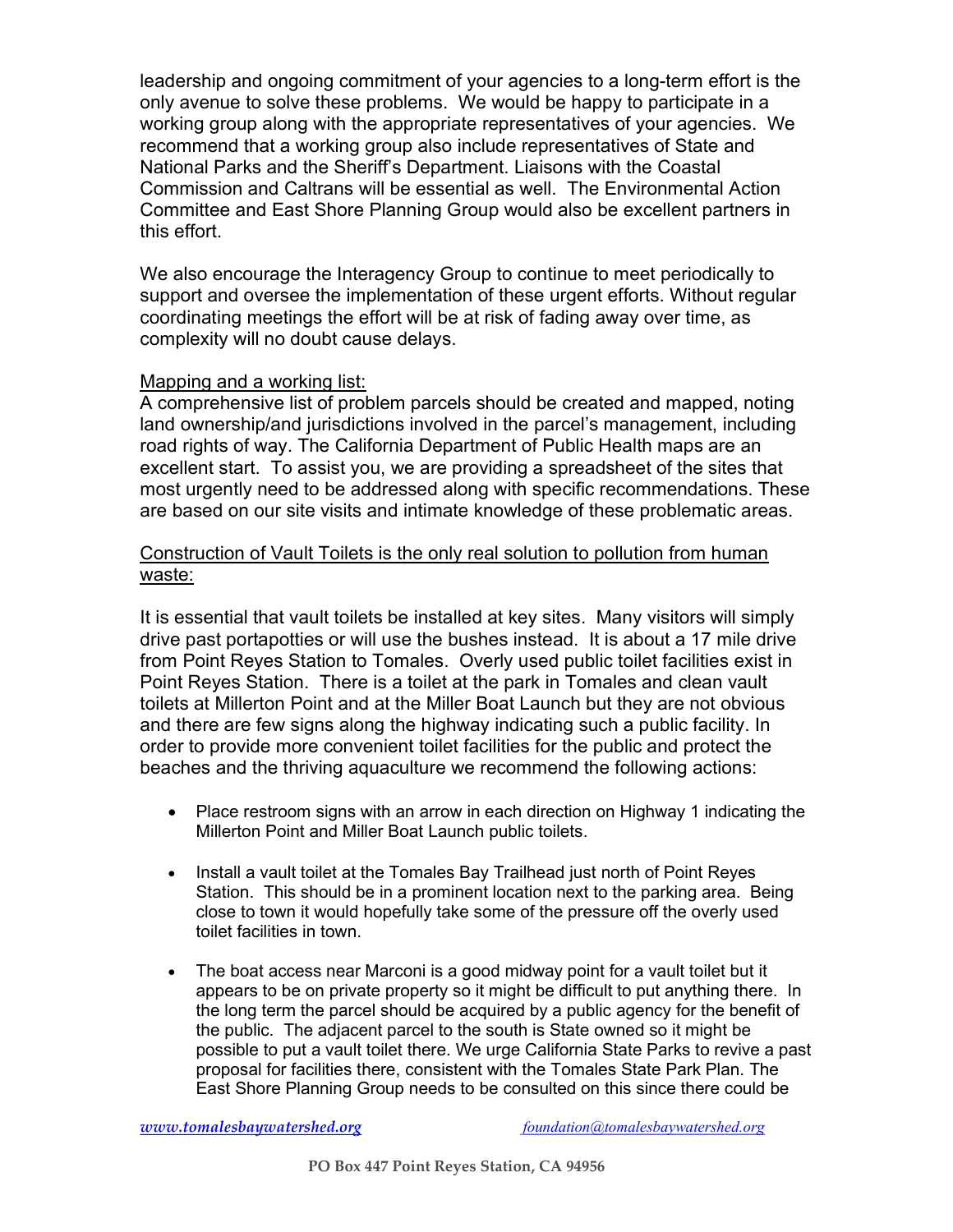some resistance by the residents. Sensitive design and screening may be helpful.

- Grassy Point gets a lot of use and a portapotty could be useful. However, space is limited by the highway and the portapotty could be subject to vandalism unless it is within an enclosure. We believe that with careful siting there is room for a pad and screening vegetation.
- MMWD's Keyes Creek Public Fishing Access is a good place to replace the single, seldom used portapotty with a clean vault toilet. Keyes Creek is located about a mile and half from Tomales and has good parking and picnic tables. With signs along Highway 1 this would be a good stopping point for tourists. We will be contacting MMWD directly about this site and urge you to do the same.
- Chicken Ranch Beach urgently needs a clean vault toilet as has become a very high use area.

Given the urgency of the situation and knowing that installation of vault toilets takes time, we recommend the immediate installation of portapotties as temporary measures at the Tomales Bay Trailhead, the boat launch near Marconi and at Grassy Point.

Responsible jurisdictions must commit to funding, installing and long-term maintenance of increased facilities. It is possible that federal funds for infrastructure may be available for this type of project. All facilities should be supported by directional signage and trash bins.

We recognize that neighbors will likely have concerns about installing facilities near homes and we recommend that the East Shore Planning Group be brought into this conversation. We note two successful examples of portapotty installations in Olema and Point Reyes Station which were carefully sited and attractively screened and are almost invisible. This will take sensitivity, good communication with neighbors, and most likely extra funding, but will be worth the effort to achieve long term solutions. Any toilet projects or new signage between and including Millerton Park and Miller Park should be presented to the East Shore Planning Group before permits are sought.

#### Signage

We recommend that the working group begin as soon as possible to address signage, in partnership with Caltrans. The priority is "no camping" signage and directional signage to restroom facilities. We believe that signage should include language necessary for enforcement including applicable citations, based on signage location and property ownership, and should cite the highest fees possible. We also recommend that you make use of rights of way for signage. The working group should support any required formal permit applications. Ideally this signage program would fall under a single permit application, with one jurisdiction being the lead applicant for a joint, multi-agency program. The Committee should also work with private property owners to install no trespassing signs at appropriate locations.

www.tomalesbaywatershed.org foundation@tomalesbaywatershed.org